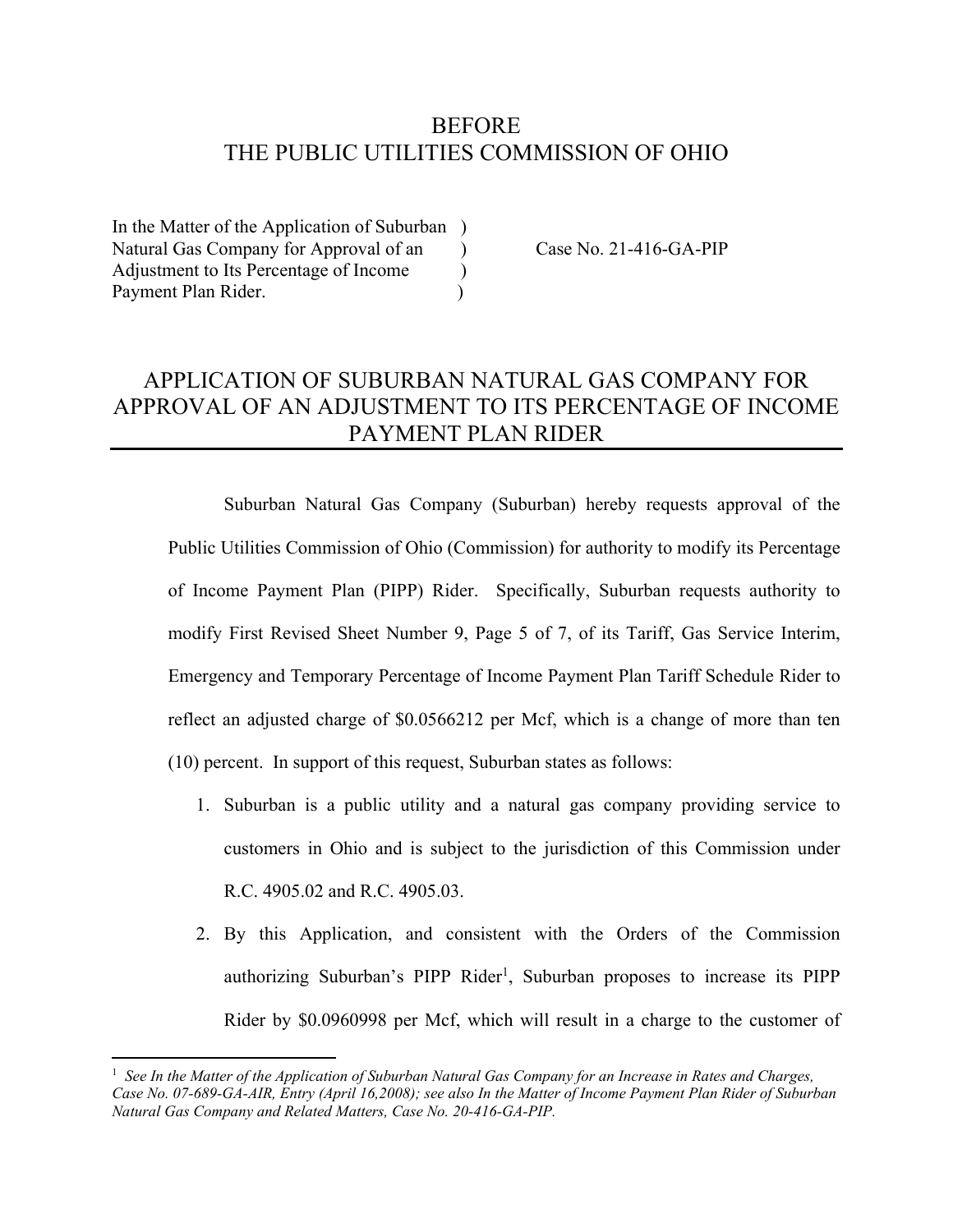\$0.0566212 per Mcf. A copy of the proposed PIPP Rider, Second Revised Sheet Number 9, page 5 of 7, is attached as Attachment 1 to this application, in both proposed and redlined forms. Calculations supporting the modified rate are attached in Attachment 2.

3. In accordance with the procedure recommended in the direct testimony of the Commission Staff in Case Nos. 88-1115-GA-PIP, et. al., and the procedure established by Entry dated June 25, 1993 in Case No. 93-1000-EL-EFR, Suburban may implement the proposed PIPP Rider on July 16, 2021 on a bills rendered basis, absent action by the Commission.

The charge of \$0.0566212 per Mcf is just and reasonable for the PIPP Rider and should be approved by the Commission or allowed to be implemented by Suburban absent Commission action as described above.

WHEREFORE, Suburban respectfully requests that the Commission approve an increase of its PIPP Rider to the rate set forth in the revised Tariff sheet contained in Attachment 1 of this Application.

Respectfully submitted,

 /s/ David L. Pemberton David L. Pemberton (0032135) (Counsel of Record) Suburban Natural Gas Company 2626 Lewis Center Road Lewis Center, OH 43035 Telephone: (740)548-2450 mwest@sngco.com (willing to accept service by email)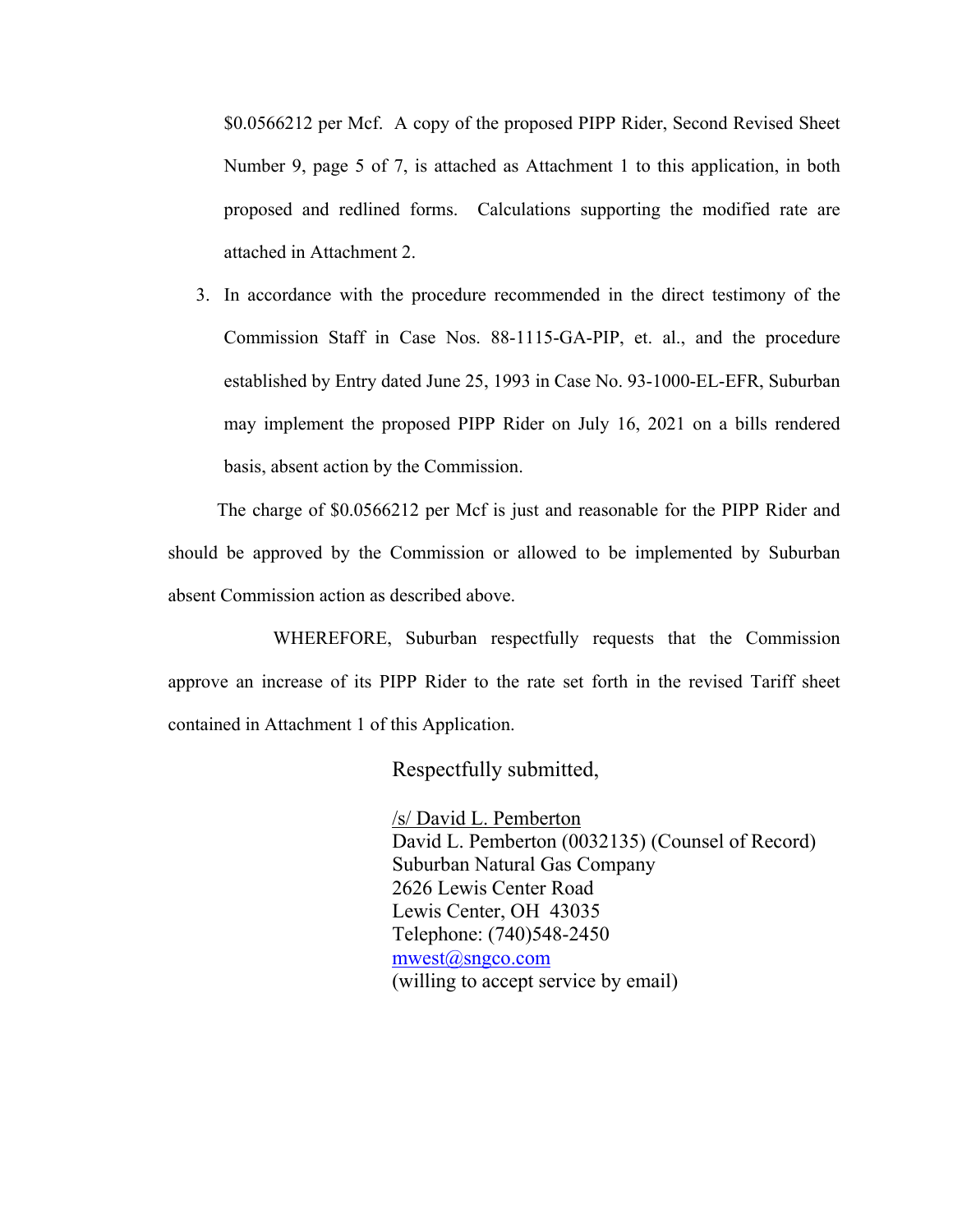**Attachment 1 Page 1 of 2** 

Suburban Natural Gas Company First Second Revised

Sheet No. 9 Page 5 of 7

### P.U.C.O. NO. 4 (Cancels P.U.C.O. No. 3) Tariff for Natural Gas Service

## **RULES AND REGULATIONS GOVERNING THE DISTRIBUTION AND SALE OF NATURAL GAS**

**\_\_\_\_\_\_\_\_\_\_\_\_\_\_\_\_\_\_\_\_\_\_\_\_\_\_\_\_\_\_\_\_\_\_\_\_\_\_\_\_\_\_\_\_\_\_\_\_\_\_\_\_\_\_\_\_\_\_\_\_\_\_\_\_\_\_\_\_\_\_\_\_\_\_\_\_\_\_** 

#### **PIP Plan Tariff Base Rate Rider ("PIPP")**

#### **Applicability:**

To sales of all Customers.

#### **Description:**

A PIP Plan base rate rider eredit-charge of \$0.0394786\$.0566212 per Mcf will apply to all tariff volumes of applicable customers.

This rider is updated annually, including reconciliation for any over- or under-collections. The PIPP Rider may also include customer refunds if the Commission or the Supreme Court of Ohio determines, as a result of the Commission's biennial audit of the rider, that Suburban's PIPP Rider was unlawful or unreasonable or included imprudent amounts.

Issued: 20202021 20202021 Effective: 20202021 In accordance with the Public Utilities Commission of Ohio Opinion and Order and subsequent authority Order Dated: 06/29/2011 & Entry Dated: 06/08/2020 Case Nos. 08-947-GA-ABN & 2021-416-GA-PIP

Issued by D. Joseph Pemberton, President and Chief Operating Officer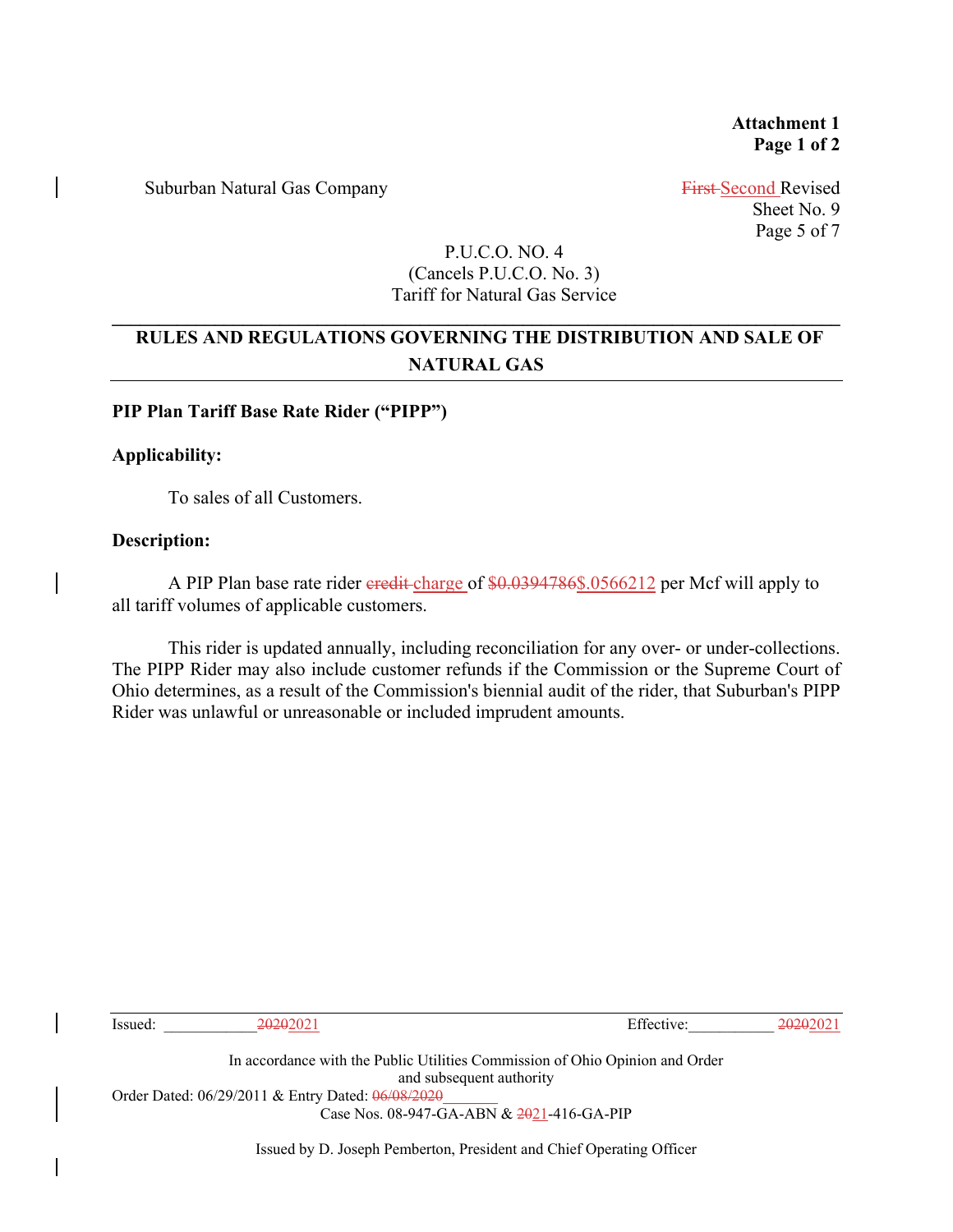Suburban Natural Gas Company Second Revised Sheet No. 9

Page 5 of 7

### P.U.C.O. NO. 4 (Cancels P.U.C.O. No. 3) Tariff for Natural Gas Service

## **RULES AND REGULATIONS GOVERNING THE DISTRIBUTION AND SALE OF NATURAL GAS**

**\_\_\_\_\_\_\_\_\_\_\_\_\_\_\_\_\_\_\_\_\_\_\_\_\_\_\_\_\_\_\_\_\_\_\_\_\_\_\_\_\_\_\_\_\_\_\_\_\_\_\_\_\_\_\_\_\_\_\_\_\_\_\_\_\_\_\_\_\_\_\_\_\_\_\_\_\_\_** 

### **PIP Plan Tariff Base Rate Rider ("PIPP")**

### **Applicability:**

To sales of all Customers.

### **Description:**

A PIP Plan base rate rider charge of \$.0566212 per Mcf will apply to all tariff volumes of applicable customers.

This rider is updated annually, including reconciliation for any over- or under-collections. The PIPP Rider may also include customer refunds if the Commission or the Supreme Court of Ohio determines, as a result of the Commission's biennial audit of the rider, that Suburban's PIPP Rider was unlawful or unreasonable or included imprudent amounts.

| 2021<br>Issued:                                                                                          | Effective:<br>2021                                                   |  |  |  |  |  |
|----------------------------------------------------------------------------------------------------------|----------------------------------------------------------------------|--|--|--|--|--|
| In accordance with the Public Utilities Commission of Ohio Opinion and Order<br>and subsequent authority |                                                                      |  |  |  |  |  |
| Order Dated: 06/29/2011 & Entry Dated:                                                                   | Case Nos. 08-947-GA-ABN & 21-416-GA-PIP                              |  |  |  |  |  |
|                                                                                                          | Issued by D. Joseph Pemberton, President and Chief Operating Officer |  |  |  |  |  |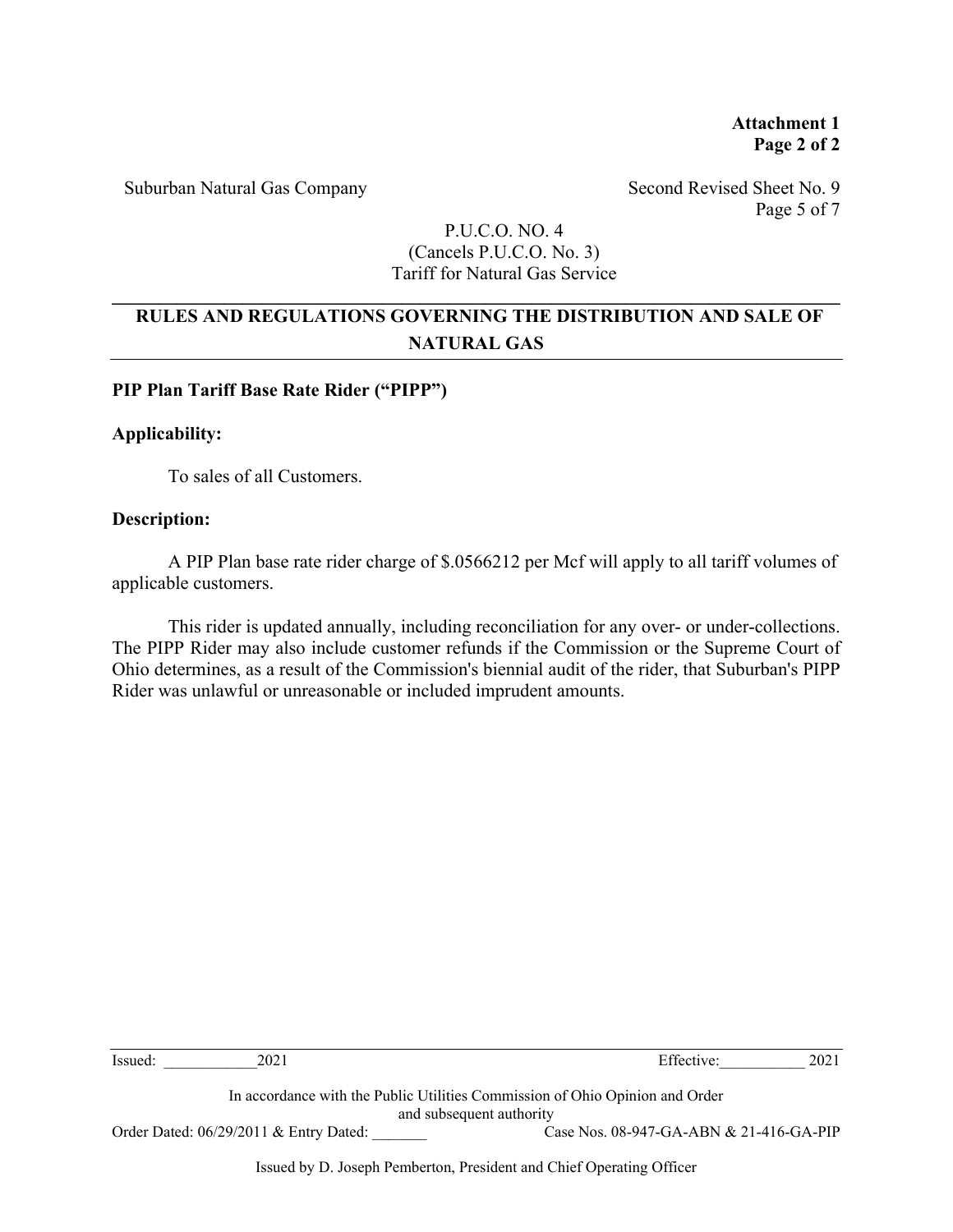#### SUBURBAN NATURAL GAS COMPANY CALCULATION OF RECOMMENDED PIPP RIDER RATE 2020 CASE NO. 21-0416-GA-PIP

| Line<br>No.               |                                                      |    |                  |  |
|---------------------------|------------------------------------------------------|----|------------------|--|
| $\mathbf{1}$              | Balance of Deferred PIPP at December 31, 2020        |    | 100,569          |  |
| $\overline{c}$            | Recovery over 1 Year                                 |    | 100,569          |  |
| $\ensuremath{\mathsf{3}}$ | Billed Volumes Subject to PIPP Rider 1/20 Thru 12/20 |    | 1,917,585 MCF    |  |
| 4                         | Deferred PIPP Balance Rate (line 2 / line 3)         | \$ | 0.0524457 /MCF   |  |
|                           |                                                      |    |                  |  |
| 5                         | Transfer from PIPP A/R to PIPP Deferred              | \$ | 8,007            |  |
| 6                         | <b>Monthly Average</b>                               | \$ | 667.25           |  |
| 7                         | Annual Average (line 6 x 12)                         | \$ | 8,007            |  |
| 8                         | Annual Average Rate (line 7 / line 3)                |    | 0.0041756 /MCF   |  |
|                           |                                                      |    |                  |  |
| $\boldsymbol{9}$          | Deferred PIP Balance Rate (line 4)                   | \$ | 0.0524457 /MCF   |  |
| 10                        | Annual Average Rate (line 8)                         |    | 0.0041756 /MCF   |  |
| 11                        | Total Recommended Rate (line 9 + line 10)            |    | 0.0566212 /MCF   |  |
| 12                        | <b>Current Rate</b>                                  |    | (0.0394786) /MCF |  |
| 13                        | Change in Rate (line 11 - line 12)                   | \$ | 0.0960998        |  |
| 14                        | Percentage Change (line 13 / line 12)                |    | 243.42%          |  |